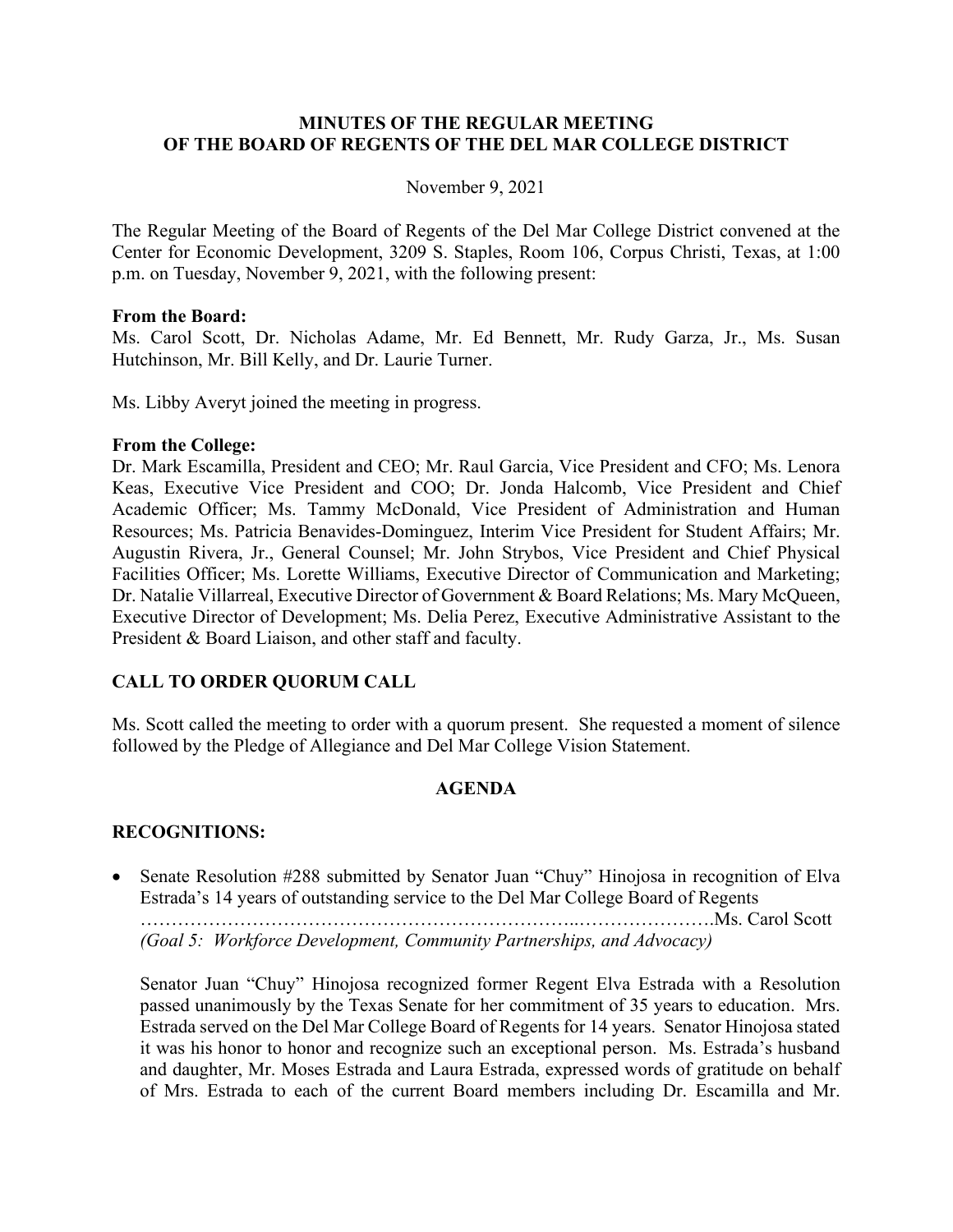Augustin Rivera, Jr. The current Regents spoke offering words of thanks for her service and friendship and Chair Scott closed with words of appreciation.

• Beverly Cage, Director of Student Leadership and Campus Life, named VP of membership for the Texas Association of Black Personnel in Higher Education (TABPHE) and Co-Chair of Student Committee with TAMU-Kingsville…….............Ms. Patricia Benavides-Dominguez *(Goal 4: Learning Environments)*

Ms. Patricia Benavides-Dominguez recognized Ms. Beverly Cage who was named Vice President of Membership for the Texas Association of Black Personnel in Higher Education (TABPHE) and Co-Chair of the Student Committee in partnership with TAMU-Kingsville. Ms. Benavides-Dominguez provided background information for TABPHE and thanked Ms. Cage for her leadership and continued dedication to helping bring African American professionals to the table. Ms. Cage provided words of thanks and stated TABPHE helps support faculty and staff and helps retain students to become successful members of the community.

• Alan Berecka, Professor of Learning Resources and Reference Librarian, Poetry Publication, *A Living is Not a Life: A Working Title.......................................................*Dr. Jonda Halcomb *(Goal 4: Learning Environments)*

Dr. Jonda Halcomb recognized Alan Berecka for having his collection of poetry published in addition to his four other collections of poems. Mr. Berecka was named the first Poet Laureate of Corpus Christi in 2017. Mr. Berecka provided words of thanks and read one of his new poems. Chair Scott offered congratulations to Mr. Berecka.

• Dr. Chip Campbell, Department Chair of Business Administration and Entrepreneurship, appointed to The Higher Education Coordinating Board's Texas Transfer Advisory Committee…………………………………….……………………………Dr. Jonda Halcomb *(Goal 1: Completion)*

Dr. Jonda Halcomb recognized Dr. Chip Campbell for being selected to the Texas Higher Education Coordinating Board on the Texas Transfer Advisory Committee, Specific Subcommittee on Business Administration. This appointment is for three years, and Dr. Campbell will aid in the development of Texas transfer guide, a study curriculum for business administration. The charge of the subcommittee is to use a data-informed approach to support transfer students from community colleges and specifically to maximize the applicability of courses to a major when they transfer. Dr. Campbell provided words of gratitude.

• Janet Kamps, Director of eLearning, appointed to The Texas Higher Education Coordinating Board's Learning Technology Advisory Committee...................................Dr. Jonda Halcomb *(Goal 4: Learning Environments)*

Dr. Jonda Halcomb recognized Ms. Janet Kamps who was appointed to the Texas Higher Education Coordinating Board's Learning Technology Advisory Committee. This appointment is for three years. This committee serves as a forum for problem solving and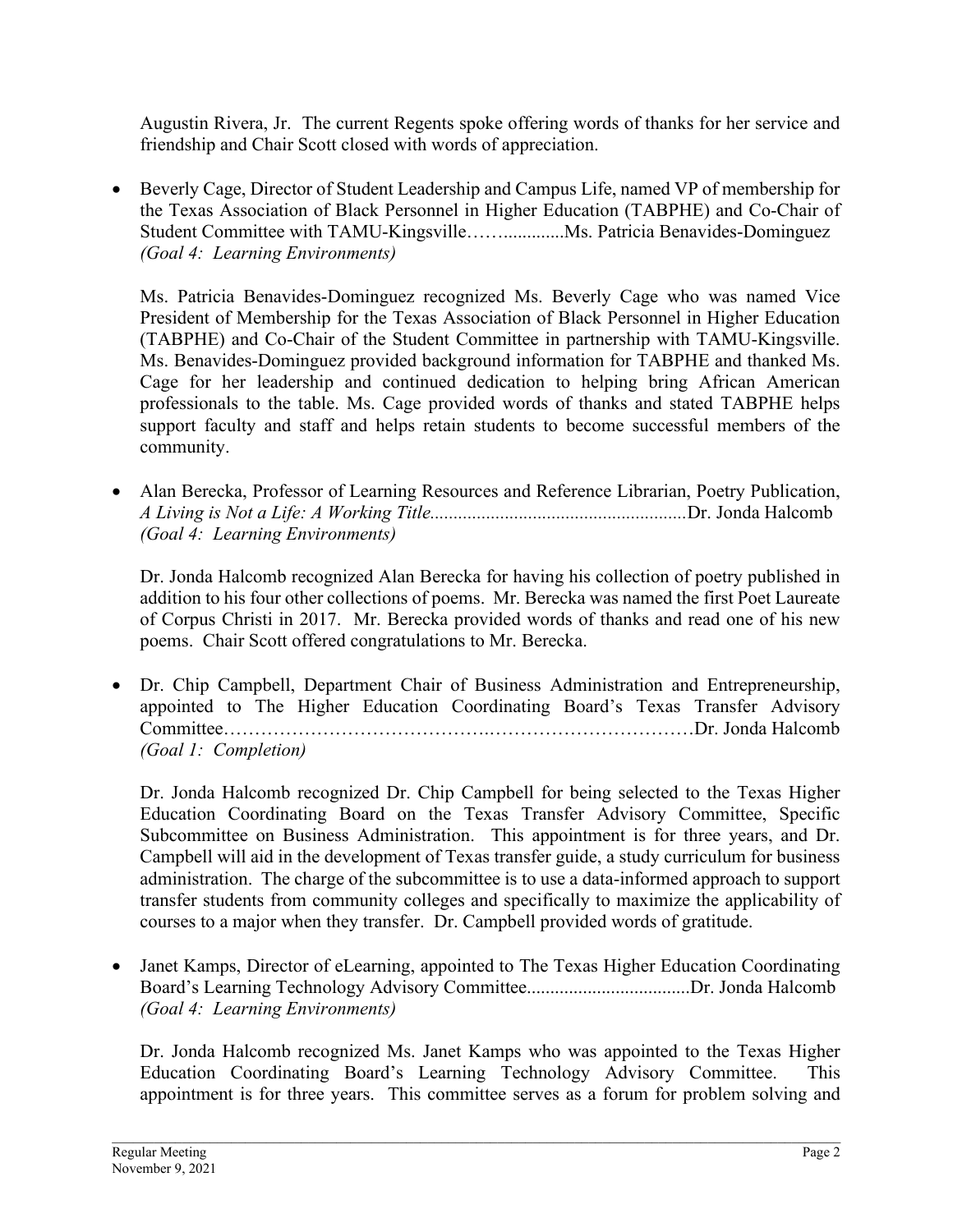generating ideas to improve digital learning and higher education. Ms. Kamps will be working to reflect the goals of the TX60x30 Strategic Plan. Ms. Kamps is the Director of eLearning and provides valuable service on this important Committee and also to the college as a whole as they converted so many online courses over the last year and a half. Ms. Kamps provided words of gratitude and stated it is an honor to serve a second time on the Advisory Committee.

• Kiwana Denson, Director of Strategic Initiatives, recognized by Bend Magazine for her work as a humanitarian……………………………………………………..…......Ms. Lenora Keas *(Goal 4: Learning Environments)*

Ms. Lenora Keas recognized Ms. Kiwana Denson for being selected by The Bend Magazine for her humanitarian work. This exceptional honor was in recognition of the work of her foundation that she and her husband, Terrance started in memory of their son, Je'Sani Smith. The Je'Sani Smith Foundation provides education, awareness about rip currents, and water skills training on beach safety. This public campaign gained momentum and State Representative Todd Hunter and Senator Juan Hinojosa sponsored legislation that passed to increase beach safety. Ms. Denson's efforts, locally and statewide, have undeniably saved lives. Ms. Denson provided words of thanks to the Board and The Bend Magazine for being recognized.

• Aviation Maintenance Program, awarded first Harmon Dobson Legacy Award by Tres Grace Foundation………………………………………………………………Ms. Mary McQueen *(Goal 3: Academic Preparedness and Student Learning)*

Ms. Mary McQueen stated the Aviation Maintenance Program was awarded the Harmon Dobson Legacy Award which includes a monetary award of \$50,000 by the Tres Grace Family Foundation. The Aviation Maintenance Program students who pass the FAA, A&P component for board certification have a 100% placement within 30 days. Ms. McQueen stated that Davis Merrell and Ron Agnich do an incredible job of making sure the needs of the Aviation Maintenance Program are being met.

**GENERAL PUBLIC COMMENTS** – The public was given the opportunity to provide public comments (both general and specific to any agenda item).

There were no public comments made for this meeting.

### **STUDENT SUCCESS REPORT**....................................................................Dr. Jonda Halcomb • Physical Therapist Assistant Program

*(Goal 3: Academic Preparedness and Student Learning)*

Dr. Jonda Halcomb provided background and accreditation information on the Physical Therapist Assistant Program. Dr. Halcomb stated the two-year pass rate average is 97.5% for 2019 and 2020. The pass rate information for 2021 is not available yet. One hundred percent of the College's graduates, who are licensed, are employed 12 months after that licensing.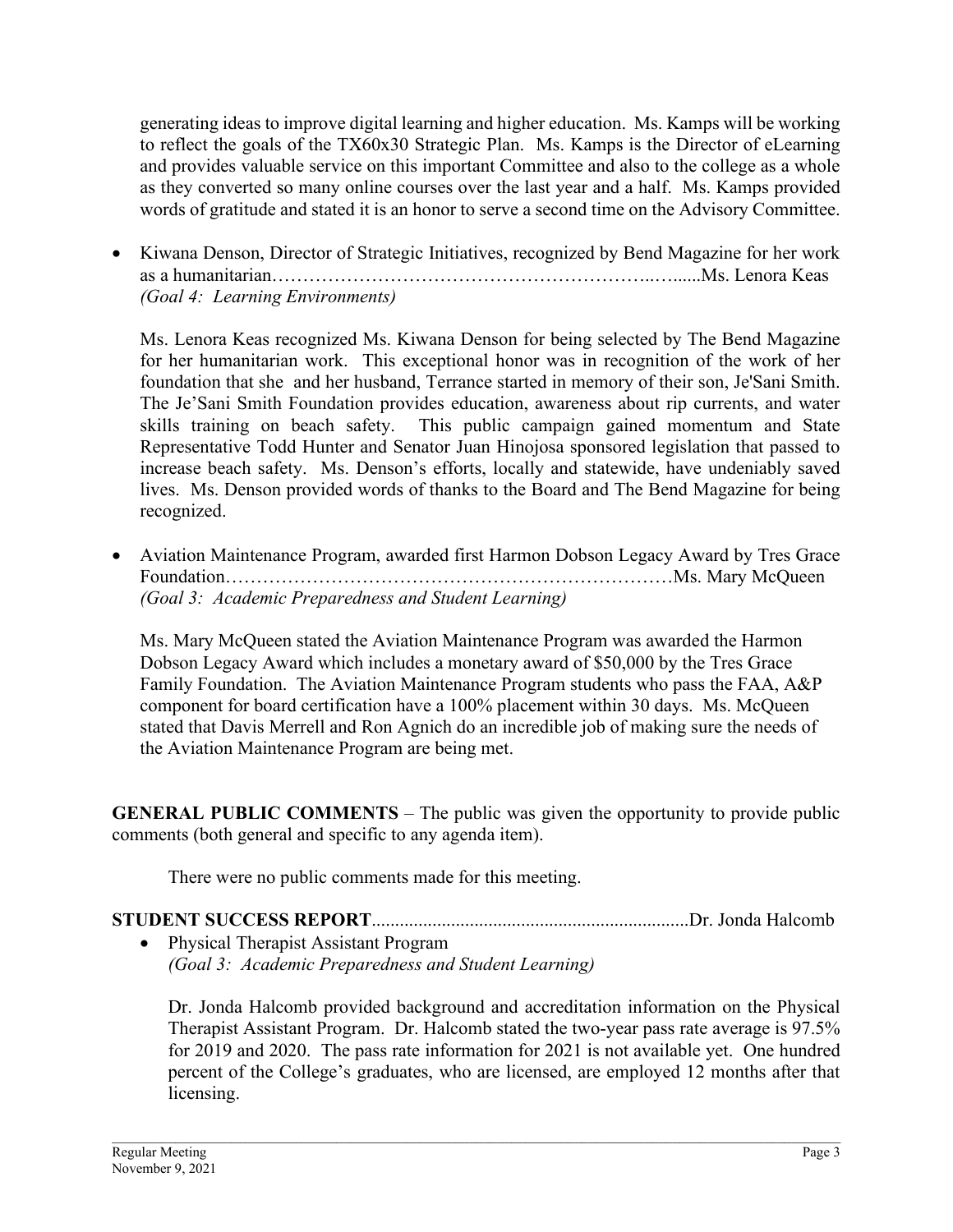Dr. Escamilla provided comments about his nephew who went through this program and how these programs make an impact on the health of our community.

## **COLLEGE PRESIDENT'S REPORT**...........................................................Dr. Mark Escamilla

• Return to Campus Planning *(Goal 4: Learning Environments)*

Dr. Escamilla stated the current health and safety protocols will remain in place through the end of this semester, including encouragement of facial coverings/masks and social distancing. The College continues to highly encourage COVID-19 vaccinations. The goal for the Spring semester is to increase classes on campus, expand in-person student services, and host College-wide events but will remain vigilant and in contact with health officials. Dr. Escamilla stated the virtual 2021 Fall Commencement Ceremony is scheduled for Friday, December 17, 2021 at 7:00 p.m.

# **REGENTS REPORTS:**

• 2021 ACCT Congress *(Goal 5: Workforce Development, Community Partnerships, and Advocacy)*

Chair Scott stated that she and Regents Adame, Averyt, and Garza attended the Association of Community College Trustees (ACCT) Conference in October. Chair Scott was invited by Dr. Ebersol to attend a table discussion for the pre-conference academy and also attended Dr. Escamilla's presentation regarding upgrades to the College's digital systems. The Regents provided information regarding the sessions they attended. Chair Scott advised that the ACCT Conference will be in New York in 2022 and the legislative conference will be in Washington D.C. in February 2022.

# **STAFF REPORTS:**

• Legislative Update....................................................................................Dr. Natalie Villarreal *(Goal 5: Workforce Development, Community Partnerships, and Advocacy)*

Chair Scott introduced Dr. Natalie Villarreal who began her presentation regarding the Texas Legislature. Dr. Villarreal stated the third special session concluded on October 19, 2021. The primary focus was redistricting and provided information regarding the changes made to the different districts. Dr. Villarreal continued and stated the third special session also discussed the \$16 billion of federal appropriations for COVID-19 relief. Dr. Villarreal reported the College received the True Grant Initiative of \$15 million but the additional \$100 million requested for the 50 community colleges was not secured. Dr. Villarreal provided detailed information of some of the allocations for the money. Dr. Villarreal stated that the Texas Association of Community Colleges and Community College Association of Texas Trustees were meeting to discuss the next strategic plan for the 88<sup>th</sup> Legislature. The focus will be on the Texas Community College Commission on Finances (TXCCCF) appointed by the Governor of which Chair Scott and Dr. Escamilla are members.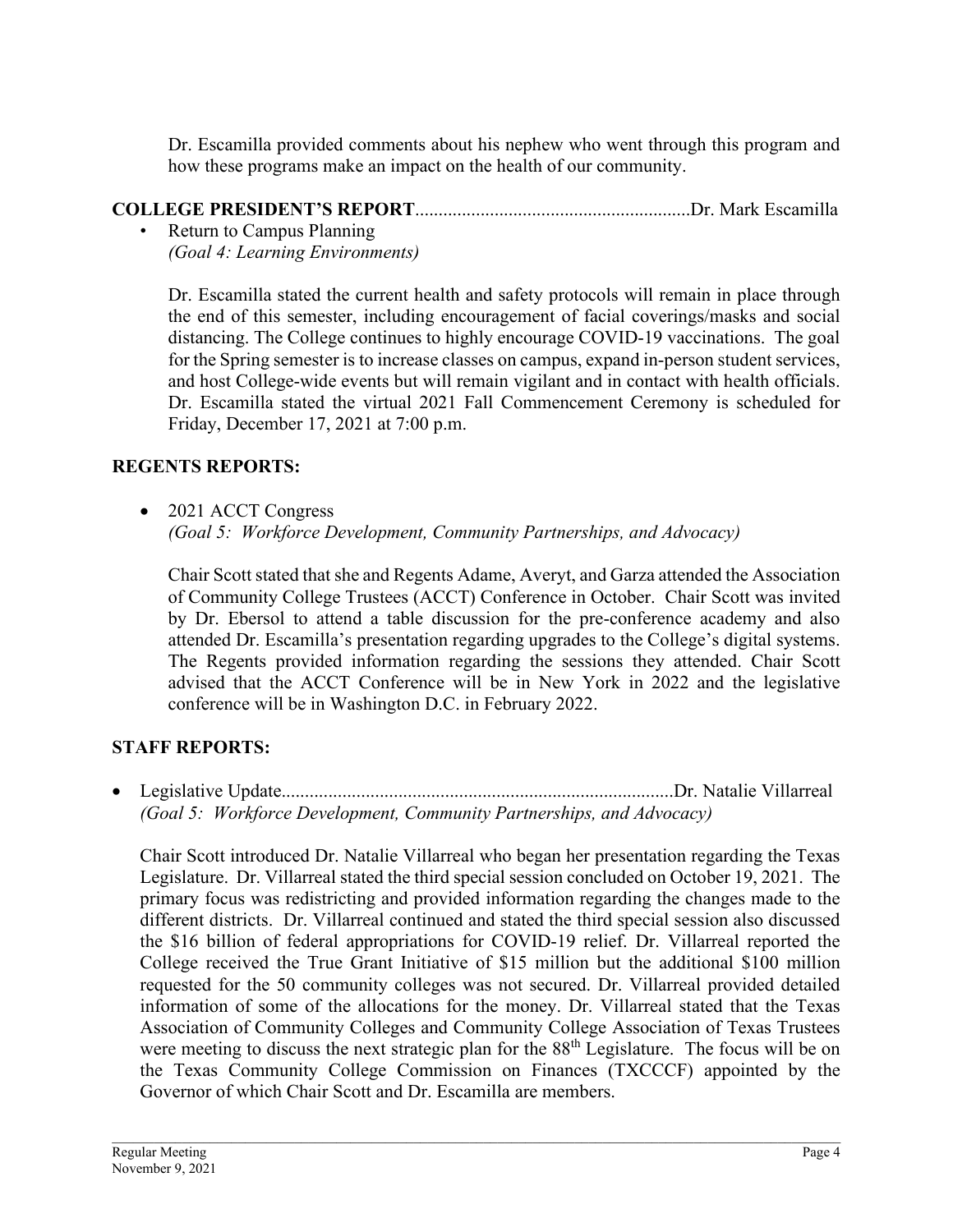Dr. Escamilla continued stating the TXCCCF first meeting will be next week at the Capitol and this Commission will be integral in the future of finance for community colleges and Del Mar College is fortunate to have two representatives on this Commission.

Dr. Villarreal continued and stated she will report back to the Board in March 2022 after attending the National Congress in Washington, D.C. in February.

Dr. Escamilla responded to questions from the Board of Regents.

### **PENDING BUSINESS:**

Status Report on Requested Information *(Goal 5: Workforce Development, Community Partnerships, and Advocacy)*

Chair Scott reviewed the list of pending business.

## **CONSENT AGENDA**

## **CONSENT MOTIONS:**

*(At this point the Board will vote on all motions not removed for individual consideration.)* 

## **ITEMS FOR DISCUSSION AND POSSIBLE ACTION:**

- 1. Approval of Minutes: Regular Board Meeting, October 5, 2021 *(Goal 5: Workforce Development, Community Partnerships, and Advocacy)*
- 2. Acceptance of Investments for October 2021 *(Goal 6: Financial Effectiveness and Affordability)*
- 3. Acceptance of Investments for September 2021 *(Goal 6: Financial Effectiveness and Affordability)*

Regent Kelly made a motion to approve the consent agenda items. Regent Hutchinson seconded the motion. There was no further discussion from the Board. There were no public comments. A vote was taken by show of hands and the motion carried unanimously 8-0, amongst Regents present, with Regents Scott, Adame, Averyt, Bennett, Garza, Hutchinson, Kelly, and Turner in favor.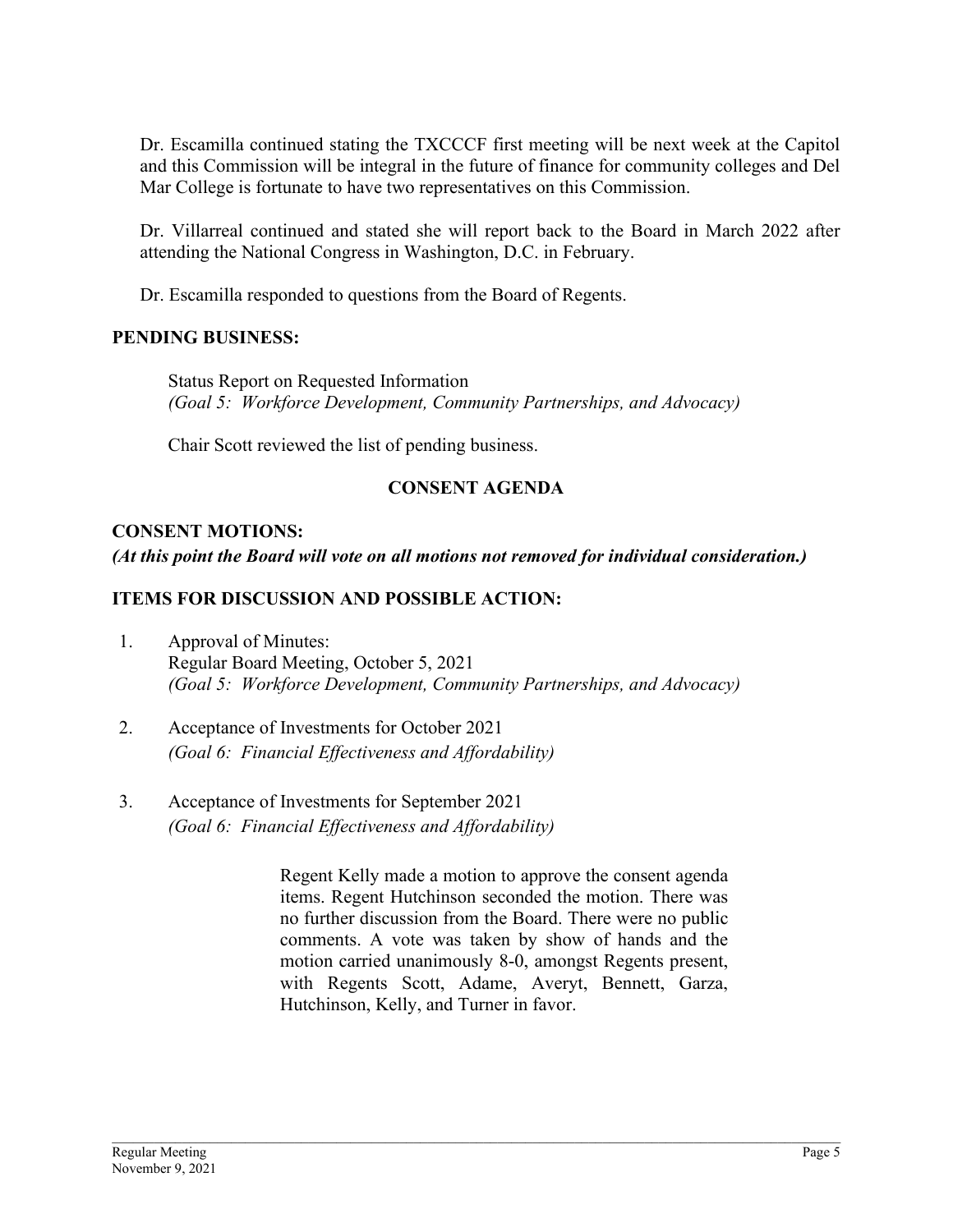### **REGULAR AGENDA**

4. Discussion and possible action regarding award of Request for Competitive Sealed Proposal, RCSP #2021-16, Music Building Renovations.............................................Mr. John Strybos *(Goal 4: Learning Environments and Goal 6: Financial Effectiveness and Affordability)*

Mr. John Strybos began his presentation regarding an award for Request for Competitive Sealed Proposal #2021-16 for the Music Building Renovations. Mr. Strybos provided background information regarding this qualification-based proposal. Mr. Strybos stated the Evaluation Committee, which included staff, faculty, and design consultants, is recommending awarding Victory Building Team with the bid of \$7,717,000.00 which includes the building re-roof as part of the project using the 2014 bond project funds. Mr. Strybos stated that they are requesting acceptance of all three added alternate bids as well.

Mr. Strybos responded to questions from the Board of Regents including questions about awarding the contract to the most responsible bidder.

> Regent Adame made a motion to award Victory Building Team \$7,717,000.00 using 2014 bond project funds for the renovation of the music buildings. Regent Kelly seconded the motion. There was no further discussion from the Board. There were no public comments. A vote was taken by show of hands and the motion carried unanimously, 8-0, amongst Regents present, with Regents Scott, Adame, Averyt, Bennett, Garza, Hutchinson, Kelly, and Turner in favor.

5. Discussion and possible action regarding recommendation to award Security Services contract RFP #2021-17...................................Ms. Tammy McDonald and Ms. Lauren White *(Goal 4: Learning Environments and Goal 6: Financial Effectiveness and Affordability)*

Ms. Tammy McDonald began the presentation by providing background information of the Request for Proposal #2021-17 for Security Services including the process. Ms. McDonald stated the committee met and reviewed two proposals and was recommending Allied Universal Security Services with a bid in the amount of \$1,254,839.00.

Ms. McDonald responded to questions from the Board of Regents including questions about awarding the contract to the most responsible bidder.

> Regent Averyt made a motion to award the Security Services contract to Allied Universal Security Services as presented. Regent Adame seconded the motion. There was no further discussion from the Board. There were no public comments. A vote was taken by show of hands and the motion carried